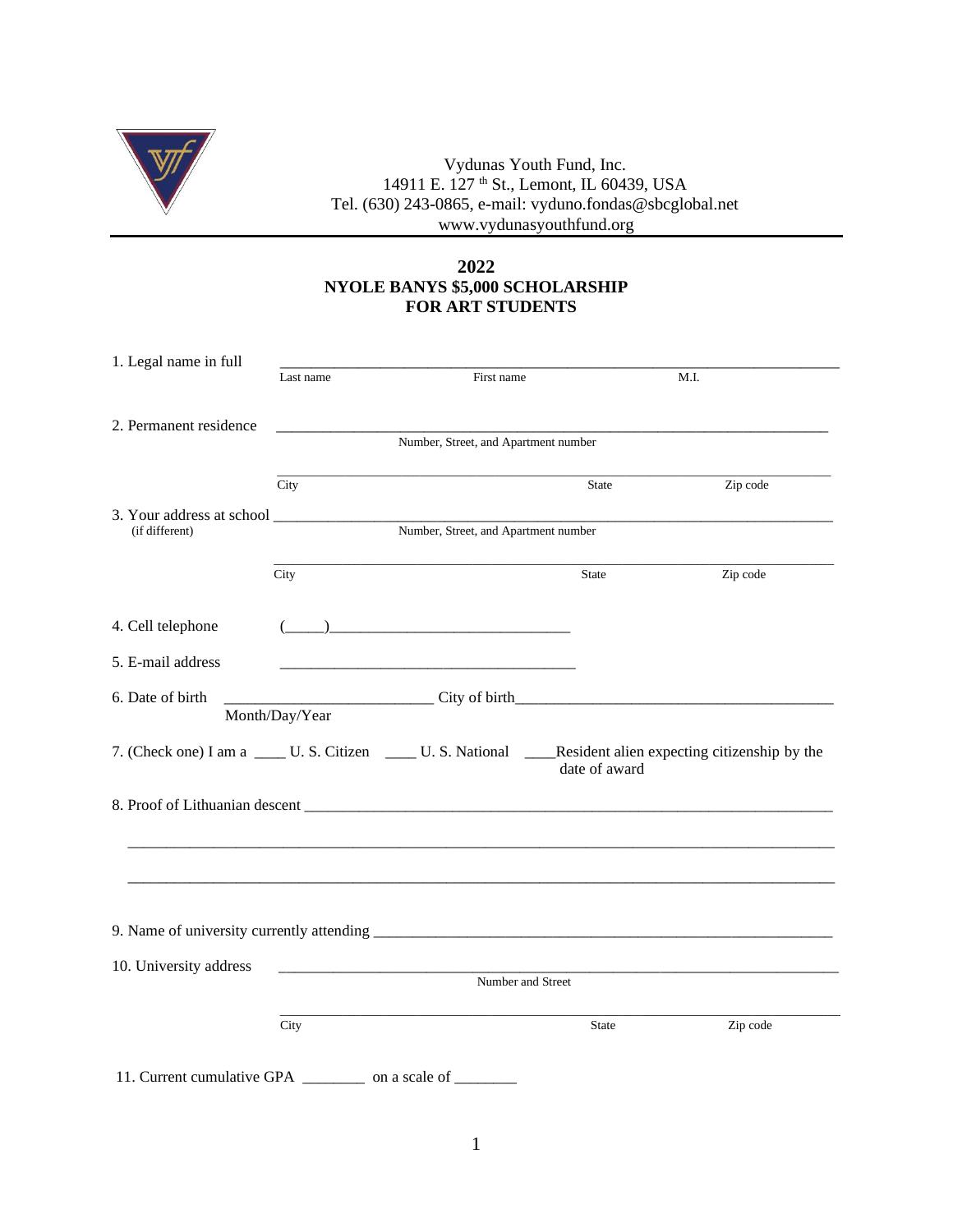|        | (if graduating in 2022 - expected date to receive baccalaureate degree and degree you will receive)                                                                                     |                |
|--------|-----------------------------------------------------------------------------------------------------------------------------------------------------------------------------------------|----------------|
|        |                                                                                                                                                                                         |                |
|        | 15. Number of university credits earned to date ________________________________                                                                                                        |                |
|        | 16. Total number of credits required for graduation ____________________________                                                                                                        |                |
|        | 17. List the secondary school from which you graduated and all higher education institutions attended. Include<br>summer, study-abroad, exchange programs, and your current university. |                |
| School | Location                                                                                                                                                                                | Dates attended |

18. List college university activities (student government, sports, publications, school-sponsored community service programs, student-faculty committees, arts, music, etc.). List in descending order of significance.

19. List public service and community activities. Do not repeat items previously listed. List in descending order of significance.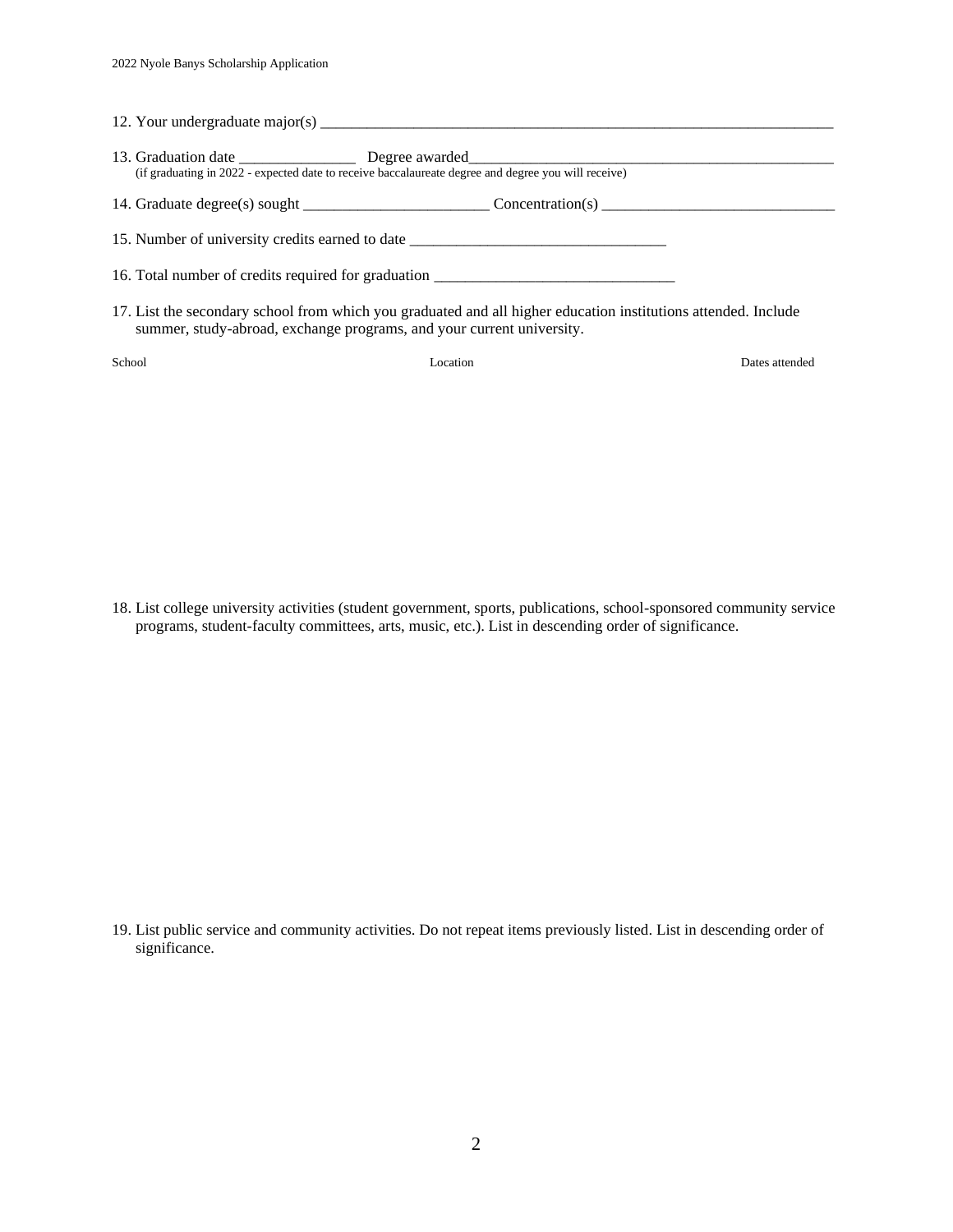20. List part-time and full-time jobs and internships since high school graduation.

| Type of work | Employer | Dates | Average # of |
|--------------|----------|-------|--------------|
|              |          |       | hours/week   |

21. List awards, scholarships, publications, or special recognitions you have received. List in descending order of significance.

22. What are the three most significant courses you have taken in preparation for your career and why?

23. What do you hope to do and what position do you hope to have 3 to 5 years after graduation?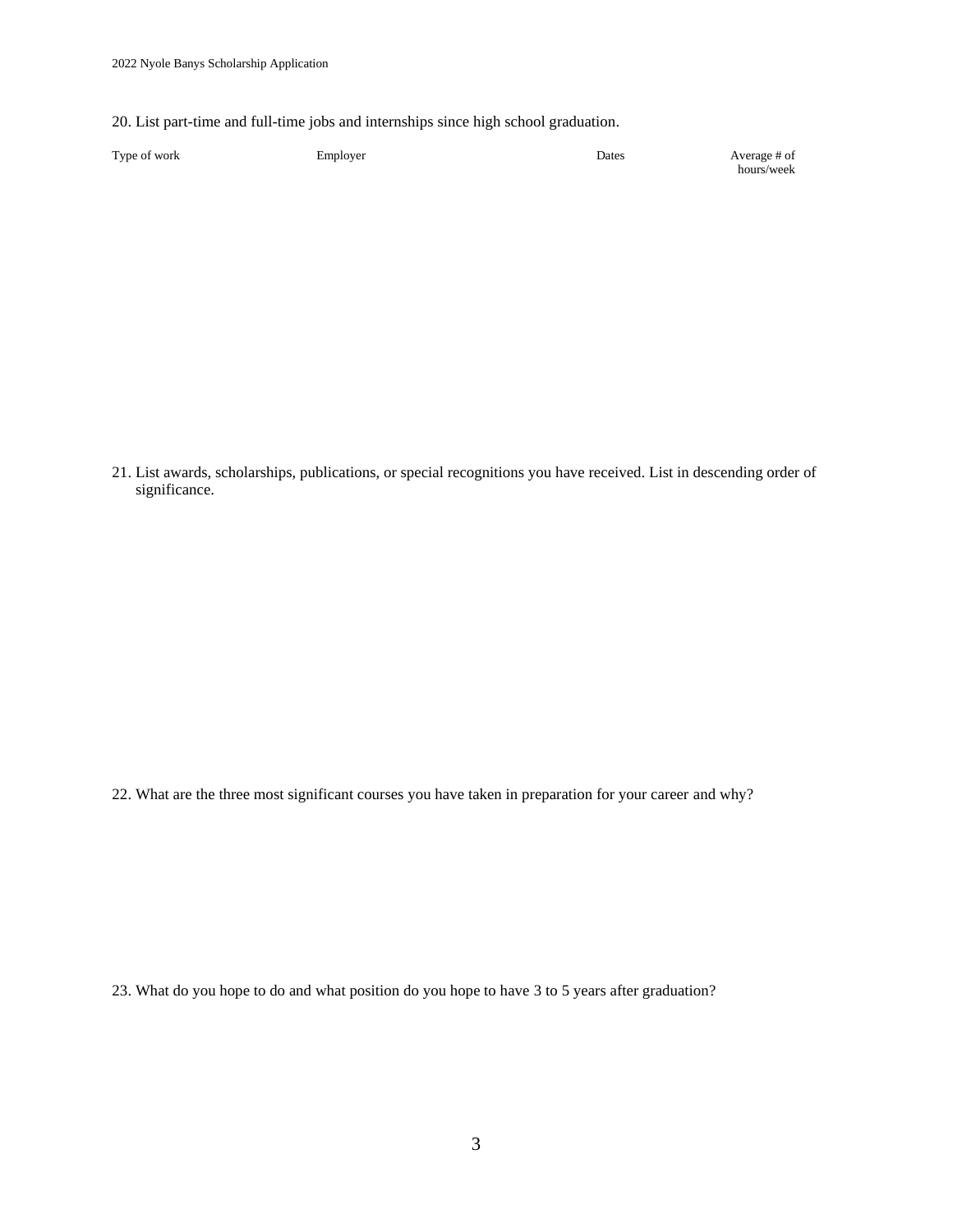2022 Nyole Banys Scholarship Application

24. What additional personal information do you wish to share with the Vydunas Youth Fund, Inc.?

25. The COVID-19 pandemic has taken a toll on everyday lives. How has art helped you overcome the difficulties of the pandemic?